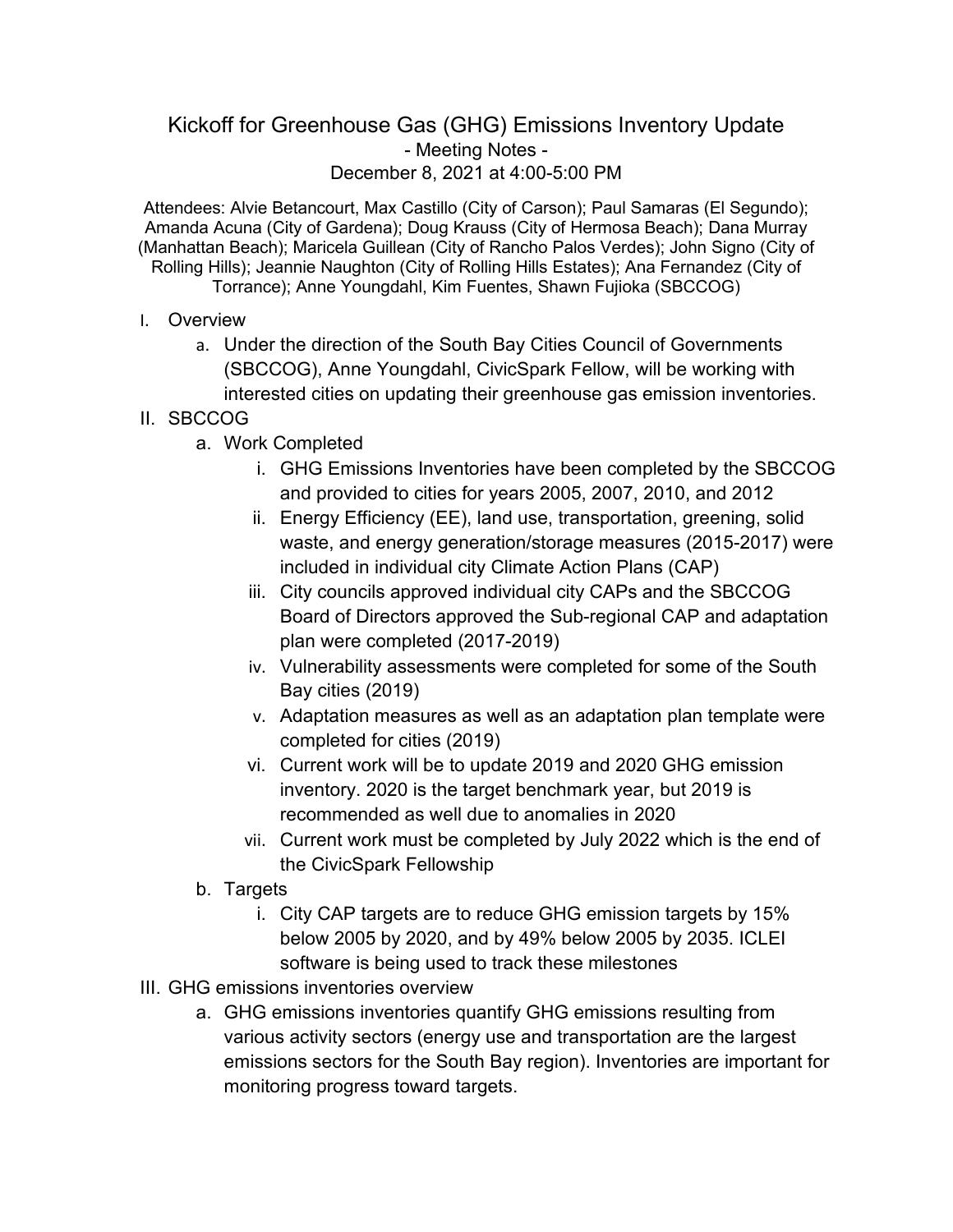- b. Legislative Context (state level requirements)
	- i. AB 32: requires CA to reduce GHG emissions to 1990 levels by 2020
	- ii. SB 32: requires CA to reduce GHG emissions to 40% below 1990 levels by 2030
	- iii. Ultimate CA goal is to reduce GHG emissions to 80% below 1990 levels by 2050
- IV. Product, Timeline, and Next Steps
	- a. The CivicSpark Fellow (Anne) will stop work in Summer 2022, so SBCCOG will establish hard deadlines to complete work on time
	- b. First step: the Fellow will reach out to cities to identify the status of CAP implementation and inventory updates, as well as areas of interest
	- c. Ongoing: the SBCCOG will host sub-regional check-ins with cities
	- d. Additional resources will be available from the SoCalREN, a SBCCOG partner, March 2022. SoCalREN may be able to help with technical support and other support
	- e. SBCCOG website provides additional information on CAPs and GHG Emissions Inventories
		- i. [Climate Action Planning](https://southbaycities.org/programs/climate-action-planning/)
		- ii. [GHG Emissions Inventories](https://southbaycities.org/programs/greenhouse-gas-emissions-inventories/)
	- f. *Action Item:* SBCCOG team to contact cities early 2022 with to identify CAP implementation status and data requests packets
- V. Cities' Current Status
	- a. Hermosa Beach is implementing their CAP and has community/municipal goals for each. They are obligated to revisit CAP goals every 5 years and address them (it is currently time to do so).
	- b. Rolling Hills Estates is in the final stages of adopting general plan and will likely have this adopted by mid-February. Their general plan will have CAP strategies
	- c. Torrance has new staff that is reviewing status of city efforts
	- d. Carson is wrapping up general plan update, designing obtainable goals
	- e. Rolling Hills is lacking resources, looking to work with the SBCCOG
	- f. Gardena has adopted a CAP and is updating their housing and safety element. They have completed their vulnerability assessment, but are lacking resources for collecting data
	- g. El Segundo has not been able to focus on CAP implementation as much as they would like to due to staffing resources. They were able to work with the SBCCOG on their vulnerability assessment